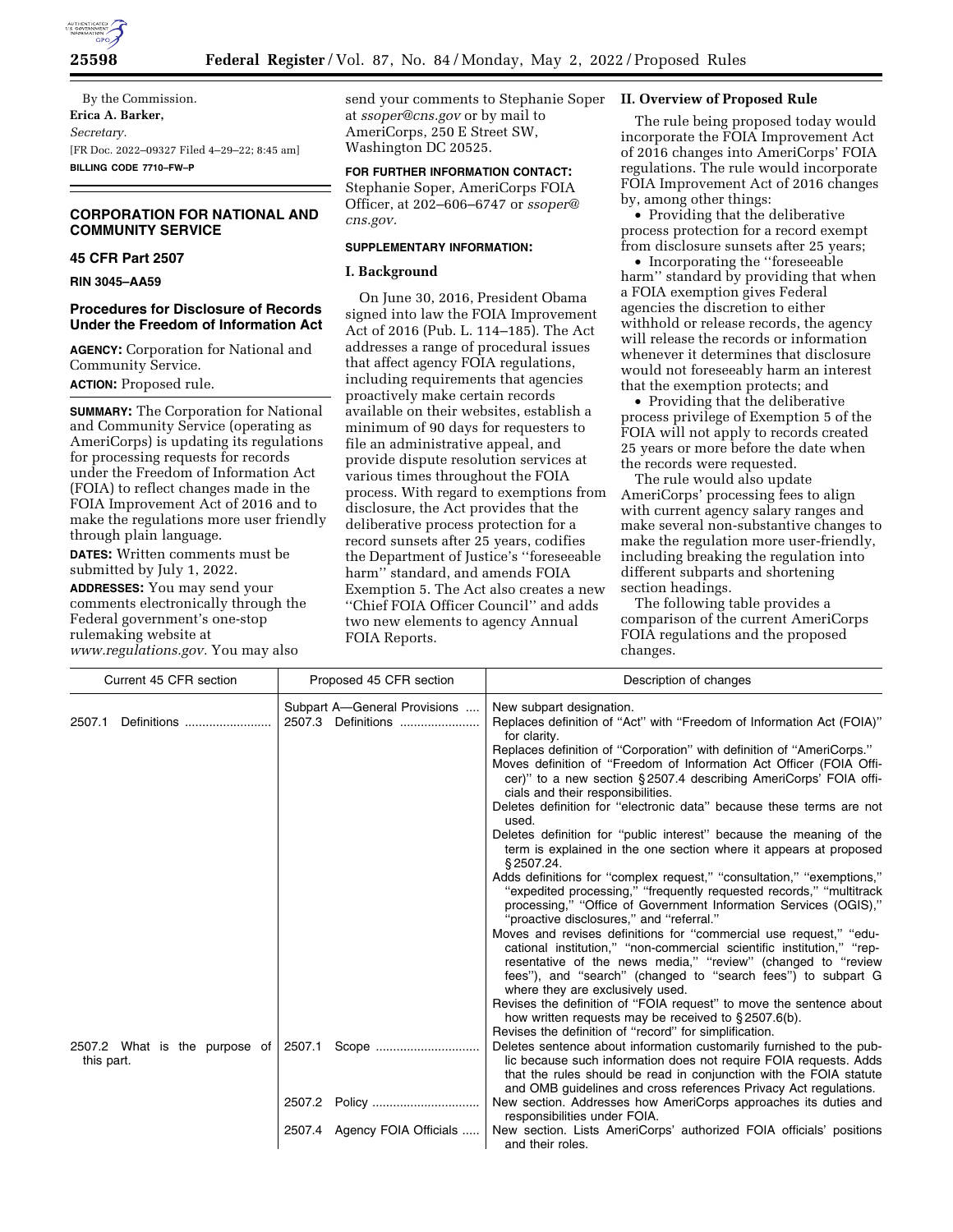| Current 45 CFR section                                                                                    | Proposed 45 CFR section                                                       | Description of changes                                                                                                                                                                                                                                                                                                             |  |  |
|-----------------------------------------------------------------------------------------------------------|-------------------------------------------------------------------------------|------------------------------------------------------------------------------------------------------------------------------------------------------------------------------------------------------------------------------------------------------------------------------------------------------------------------------------|--|--|
|                                                                                                           | Subpart B--Proactive Disclosure                                               |                                                                                                                                                                                                                                                                                                                                    |  |  |
|                                                                                                           | of Agency Records.                                                            | New subpart designation.                                                                                                                                                                                                                                                                                                           |  |  |
| 2507.3 What types of records are<br>available for disclosure to the<br>public.                            | 2507.5 Records Available<br>on<br>Agency Website.                             | Replaces section on what records AmeriCorps will provide when<br>asked with a section on what information AmeriCorps proactively<br>makes available to the public by posting on its website. Moves in-<br>formation on duplication to relevant sections and information on<br>creation of new records to $\S 2507.8$ .             |  |  |
| 2507.4 How<br>are<br>requests<br>for<br>records made.                                                     | Subpart C-Filing a FOIA Request<br>2507.6 Requirements for FOIA<br>Requests.  | New subpart designation.<br>See breakdown by paragraph below.                                                                                                                                                                                                                                                                      |  |  |
|                                                                                                           | (a) General information                                                       | New paragraph. Clarifies that AmeriCorps has a centralized system<br>for processing FOIA requests but that State service commissions<br>are not subject to FOIA.                                                                                                                                                                   |  |  |
| (a) How made and addressed                                                                                | (b) Directions for making requests                                            | Allows for email submissions and online submissions of FOIA re-<br>quests, in addition to hard copy requests. (Provision regarding the<br>electronic reading room is at proposed § 2507.5).                                                                                                                                        |  |  |
| (b) Request must adequately de-<br>scribe the records sought.                                             | (c) Description of records sought                                             | Deletes specific required information for FOIA requests, as long as<br>the requester provides enough detail for personnel to find respon-<br>sive records with a reasonable amount of effort. Incorporates de-<br>scription of what happens if the records are not sufficiently de-<br>scribed that is in current $\S 2507.5(b)$ . |  |  |
|                                                                                                           | (d) Third party requests                                                      | Specifies what happens if the records pertain to a third party and ad-<br>ditional information that may be required.<br>Clarifies that the request may seek records in a specific date range.                                                                                                                                      |  |  |
|                                                                                                           | (e) Date range for requested<br>records.                                      |                                                                                                                                                                                                                                                                                                                                    |  |  |
| (c) Agreement to pay fees                                                                                 |                                                                               | Deleted because the proposed rule would not charge for fees totaling<br>\$25.00 or less. See proposed § 2507.19(d).                                                                                                                                                                                                                |  |  |
|                                                                                                           | 2507.7 Requests for Archived<br>Records.                                      | New section to clarify to whom requesters should direct requests for<br>records that have been archived.                                                                                                                                                                                                                           |  |  |
|                                                                                                           | Subpart D-Agency Processing<br>and Response to FOIA Re-<br>quests.            | New subpart designation.                                                                                                                                                                                                                                                                                                           |  |  |
| 2507.5 How does the Corporation<br>process requests for records.                                          | 2507.8 Processing of Requests                                                 | (See breakdown by paragraph below.).                                                                                                                                                                                                                                                                                               |  |  |
|                                                                                                           | (a) Authority to grant or deny re-<br>quests.                                 | Clarifies that the FOIA Officer grants or denies the initial request.                                                                                                                                                                                                                                                              |  |  |
| (b) Insufficiently identified records                                                                     |                                                                               | Moves provision on how FOIA Officer addresses requests for records<br>that are insufficiently described to $\S 2507.6(c)$ , and time period for<br>response to $\S 2507.10(f)$ .                                                                                                                                                   |  |  |
| (c) Furnishing records<br>(d) Format of the disclosure of a<br>record.                                    | (b) Providing records                                                         | Simplifies current provisions to state that AmeriCorps will ordinarily<br>provide the record in electronic form or in other forms upon request<br>if readily reproducible in that form.                                                                                                                                            |  |  |
|                                                                                                           | (c) Records previously released                                               | New paragraph. Establishes that AmeriCorps will ordinarily release a<br>record if it has released it in the past.                                                                                                                                                                                                                  |  |  |
|                                                                                                           | (d) Consultation, referral, and co-<br>ordination.                            | New paragraph. Establishes steps AmeriCorps will take when it de-<br>termines another Federal agency is better able to determine wheth-<br>er a record is exempt from disclosure.                                                                                                                                                  |  |  |
| (e) Release of record                                                                                     | 2507.10 Timing of Responses to<br>Requests.                                   | Consolidates all information on timing for responses to FOIA requests<br>and adds a new multi-track processing system based on the com-<br>plexity of the requests.                                                                                                                                                                |  |  |
| (f) Form and content of notice<br>granting request.                                                       | 2507.11 Responses to Requests                                                 | Adds that AmeriCorps will first acknowledge the FOIA request and<br>provide the requester with a tracking number.                                                                                                                                                                                                                  |  |  |
| (g) Form and content of notice de-<br>nying the request.                                                  | (c)(3) Adverse determinations on<br>requests.                                 | Clarifies what qualifies as an adverse determination or denial of a re-<br>quest.                                                                                                                                                                                                                                                  |  |  |
| 2507.6 Under what circumstances<br>may the Corporation extend the<br>time limits for an initial response. | 2507.10 Timing of Responses to<br>Requests.                                   | Consolidates all information on timing for responses to FOIA requests<br>and adds a new multi-track processing system based on the com-<br>plexity of the requests.                                                                                                                                                                |  |  |
|                                                                                                           | Subpart F-Appeals and Alter-                                                  | New subpart designation.                                                                                                                                                                                                                                                                                                           |  |  |
| 2507.7 How does one appeal the<br>Corporations denial of access to<br>records.                            | native Dispute Resolution.<br>2507.14 Administrative Appeals                  | Increases time limit for submitting an appeal to 90 days after the date<br>of the adverse determination. Identifies where to send an appeal.<br>Refers to the FOIA Appeals Officer rather than the Chief Operating<br>Officer as the position designated to act on appeals.                                                        |  |  |
|                                                                                                           | 2507.15 Mediation and Dispute<br><b>Resolution Services.</b>                  | New section. Establishes requesters' right to seek dispute resolution<br>services from FOIA Public Liaison or mediation services from<br>OGIS.                                                                                                                                                                                     |  |  |
| 2507.8 How are fees determined                                                                            | Subpart G-Fees                                                                | New subpart designation. See breakdown by paragraphs and pro-<br>posed sections below.                                                                                                                                                                                                                                             |  |  |
|                                                                                                           | 2507.17 Fees Overview<br>2507.18 Requester<br>Categories<br>and Fees Charged. | Consolidates provisions regarding how AmeriCorps will charge fees.<br>Consolidates information to provide a table for types of categories<br>and fees.                                                                                                                                                                             |  |  |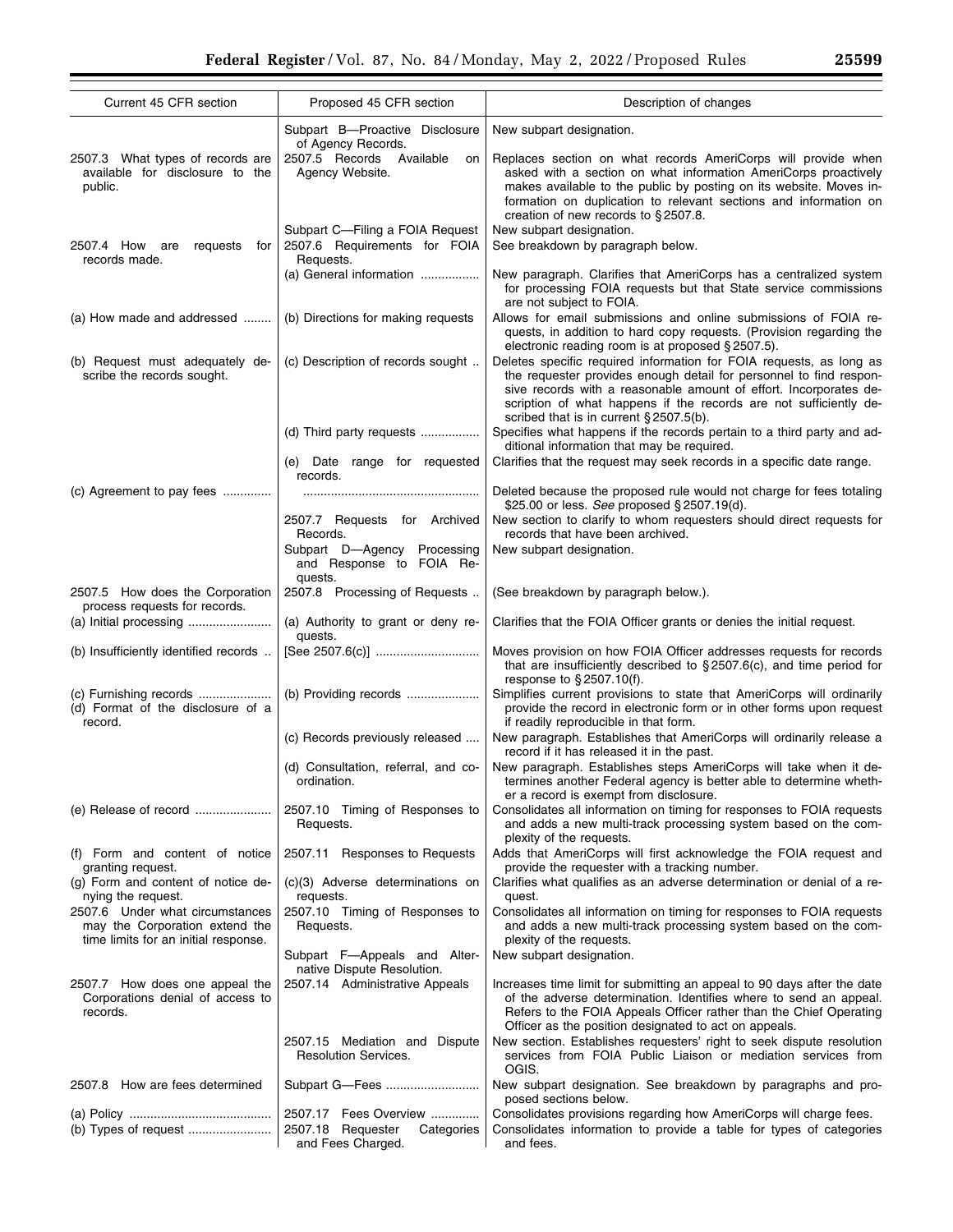| Current 45 CFR section                                                                    | Proposed 45 CFR section                                                           | Description of changes                                                                                                                                                                                                                                                                                     |
|-------------------------------------------------------------------------------------------|-----------------------------------------------------------------------------------|------------------------------------------------------------------------------------------------------------------------------------------------------------------------------------------------------------------------------------------------------------------------------------------------------------|
|                                                                                           |                                                                                   |                                                                                                                                                                                                                                                                                                            |
|                                                                                           | 2507.16 Definitions for this Sub-<br>part.                                        | New section. Consolidates definitions for requester categories and<br>types of fees into one section. Provisions regarding direct costs are<br>contained within definitions for "duplication fees," "review fees,"<br>and "search fees."                                                                   |
|                                                                                           | 2507.18 Requester<br>Categories<br>and fees charged.                              | Consolidates fees into a table. Increases fees for photocopies from<br>10¢ to 20¢ per page. Increases search fee to \$70 per hour (in<br>place of \$12, \$28, or \$41 per hour depending on who conducts the<br>search).                                                                                   |
|                                                                                           | 2507.19 Circumstances in Which<br>Fees May Not Be Charged.                        | New section. Establishes when AmeriCorps may not charge fees and<br>establishes 1,000 pages as the threshold for what is considered a<br>voluminous request.                                                                                                                                               |
|                                                                                           | 2507.20 Notice of Anticipated<br>Fees in Excess of \$25.00.                       | Clarifies steps AmeriCorps will take if it estimates fees to be as-<br>sessed will exceed \$25.00, based on the category of the requester.                                                                                                                                                                 |
|                                                                                           | 2507.23 Collection and Payment<br>of Fees.                                        | Provides additional information on AmeriCorps' ability to require an<br>advance payment.                                                                                                                                                                                                                   |
| (g) Interest on non-payment                                                               | 2507.21 Other Charges                                                             | Adds provision for special services, such as certifying records are<br>true copies.                                                                                                                                                                                                                        |
| (h) Aggregating requests                                                                  | 2507.22 Aggregating Requests<br>to Ensure Payment of Fees.                        | Replaces "solid basis" with "reasonable basis."                                                                                                                                                                                                                                                            |
| (i) Making payment                                                                        | 2507.23 Collection and Payment<br>of Fees.                                        | Adds that AmeriCorps is not required to accept payments in install-<br>ments.                                                                                                                                                                                                                              |
| (j) Fee processing                                                                        |                                                                                   | Deleted. Proposed rule does not provide for charging fees that total<br>\$25.00 or less.                                                                                                                                                                                                                   |
| (k) Waiver or reduction of fees                                                           | 2507.24 Fee Waivers or Fee Re-<br>ductions.                                       | Specifies factors AmeriCorps will consider in determining whether<br>disclosure of the information is in the public interest and whether<br>the disclosure is primarily in the commercial interest of the re-<br>quester.                                                                                  |
| 2507.9 What records will be de-<br>nied disclosure under this part.                       | 2507.9 Reasons for Withholding<br>Some Records.<br>2507.11 Responses to Requests. | Adds steps AmeriCorps will take in documenting the reason for with-<br>holding. Adds expiration to deliberative process of Exemption 5.                                                                                                                                                                    |
| 2507.10 What records are specifi-<br>cally exempt from disclosure.                        |                                                                                   | Deleted. Instead refers to exemptions set out in Act. See proposed<br>definition of "exemptions."                                                                                                                                                                                                          |
| 2507.11 What are the procedures<br>for the release of commercial<br>business information. | Subpart E-Confidential Commer-<br>cial Information.                               | Replaces "business submitter" with "submitter" to include all submit-<br>ters of confidential commercial information, rather than just busi-<br>ness submitters. Adds that the notification to the submitter will in-<br>clude notice of what information AmeriCorps proposes to disclose<br>and withhold. |
|                                                                                           | 2507.12 Definitions for this Sub-<br>part.                                        | Establishes that AmeriCorps will consider the specific grounds the<br>submitter asserts for non-disclosure rather than the general criteria<br>listed in the current regulation.                                                                                                                           |
|                                                                                           | 2507.13 Procedures for Release<br>of Commercial Information.                      | Changes the advance notice of the time period for disclosure from six<br>working days to five working days.                                                                                                                                                                                                |
| 2507.12 Authority                                                                         | Subpart H-Miscellaneous                                                           | Deleted because authority is stated after the table of contents.<br>New subpart designation.                                                                                                                                                                                                               |
|                                                                                           | 2507.25 Preservation of Records<br>2507.26 Annual Reporting Re-<br>quirements.    | New section. Clarifies how AmeriCorps preserves records.<br>New section. Identifies what reports AmeriCorps will submit to the At-<br>torney General.                                                                                                                                                      |
|                                                                                           | 2507.27 Rights and Services<br>Qualified by the FOIA Statute.                     | New section. States that the CFR part should not be interpreted to<br>entitle persons to rights or services for which they are not entitled<br>under FOIA.                                                                                                                                                 |
| Appendix A-FOIA Request Letter<br>(Sample).                                               |                                                                                   | Deleted. To be made available on website instead of CFR to allow<br>for modifications to keep current.                                                                                                                                                                                                     |
| Appendix B-FOIA Appeal for Re-<br>lease of Information.                                   |                                                                                   | Deleted. To be made available on website instead of CFR to allow<br>for modifications to keep current.                                                                                                                                                                                                     |

#### **III. Regulatory Analyses**

## *A. Executive Orders 12866 and 13563*

Executive Orders (E.O.) 12866 and 13563 direct agencies to assess all costs and benefits of available regulatory alternatives and, if regulation is necessary, to select regulatory approaches that maximize net benefits (including potential economic, environmental, public health and safety effects, distributive impacts, and equity). E.O. 13563 emphasizes the importance of quantifying both costs and benefits, of reducing costs, of

harmonizing rules, and of promoting flexibility. The Office of Information and Regulatory Affairs in the Office of Management and Budget does not anticipate that this will be a significant regulatory action.

*B. Congressional Review Act (Small Business Regulatory Enforcement Fairness Act of 1996, Title II, Subtitle E)* 

As required by the Congressional Review Act (5 U.S.C. 801–808) before an interim or final rule takes effect, AmeriCorps will submit for an interim or final rule a report to each House of

the Congress and to the Comptroller General of the United States. A major rule cannot take effect until 60 days after it is published in the **Federal Register**. The Office of Information and Regulatory Affairs in the Office of Management and Budget anticipates that this will not be a major rule under 5 U.S.C. 804 because this rule will not result in (1) an annual effect on the economy of \$100 million or more; (2) a major increase in costs or prices for consumers, individual industries, Federal, state, or local government agencies, or geographic regions; or (3)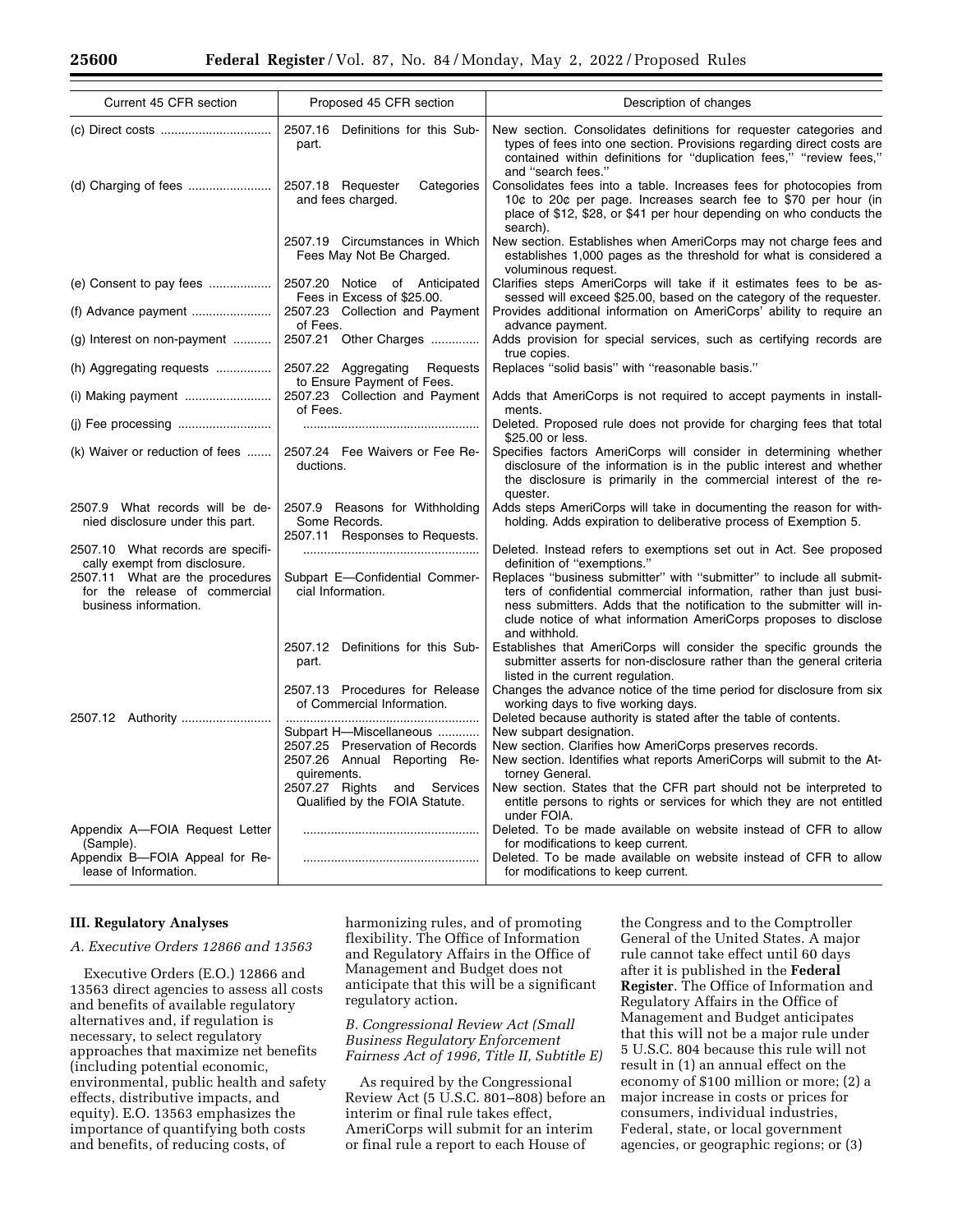significant adverse effects on competition, employment, investment, productivity, innovation, or on the ability of United States-based enterprises to compete with foreignbased enterprises in domestic and export markets.

#### *C. Regulatory Flexibility Act*

As required by the Regulatory Flexibility Act of 1980 (5 U.S.C. 601 *et seq.*), AmeriCorps certifies that this rule, if adopted, will not have a significant economic impact on a substantial number of small entities. Therefore, AmeriCorps has not performed the initial regulatory flexibility analysis that is required under the Regulatory Flexibility Act (5 U.S.C. 601 *et seq.*) for rules that are expected to have such results.

## *D. Unfunded Mandates Reform Act of 1995*

For purposes of Title II of the Unfunded Mandates Reform Act of 1995, 2 U.S.C. 1531–1538, as well as Executive Order 12875, this regulatory action does not contain any Federal mandate that may result in increased expenditures in either Federal, State, local, or Tribal governments in the aggregate, or impose an annual burden exceeding \$100 million on the private sector.

#### *E. Paperwork Reduction Act*

Under the PRA, an agency may not conduct or sponsor a collection of information unless the collections of information display valid control numbers. This proposed rule does not contain information collection requirements within the meaning of the Paperwork Reduction Act, 44 U.S.C. 3501–3520.

#### *F. Executive Order 13132, Federalism*

Executive Order 13132, Federalism, prohibits an agency from publishing any rule that has Federalism implications if the rule imposes substantial direct compliance costs on State and local governments and is not required by statute, or the rule preempts State law, unless the agency meets the consultation and funding requirements of section 6 of the Executive Order. This rule does not have any Federalism implications, as described above.

#### *G. Takings (E.O. 12630)*

This proposed rule does not affect a taking of private property or otherwise have taking implications under Executive Order 12630 because this proposed rule does not affect individual property rights protected by the Fifth Amendment or involve a compensable

''taking.'' A takings implication assessment is not required.

## *H. Civil Justice Reform (E.O. 12988)*

This proposed rule complies with the requirements of Executive Order 12988. Specifically, this rule: (a) Meets the criteria of section 3(a) requiring that all regulations be reviewed to eliminate errors and ambiguity and be written to minimize litigation; and (b) meets the criteria of section 3(b)(2) requiring that all regulations be written in clear language and contain clear legal standards.

## *I. Consultation With Indian Tribes (E.O. 13175)*

AmeriCorps recognizes the inherent sovereignty of Indian Tribes and their right to self-governance. We have evaluated this rule under our consultation policy and the criteria in E.O. 13175 and determined that this rule does not impose substantial direct effects on federally recognized Tribes.

# *J. Clarity of This Regulation*

We are required by Executive Orders 12866 (section 1(b)(12)), and 12988 (section  $3(b)(1)(B)$ ), and 13563 (section 1(a)), and by the Presidential Memorandum of June 1, 1998, to write all rules in plain language. This means that each proposed rule we publish must: (a) Be logically organized; (b) use the active voice to address readers directly; (c) use clear language rather than jargon; (d) be divided into short sections and sentences; and (e) use lists and tables wherever possible. If you feel that we have not met these requirements, please send us comments by one of the methods listed in the **ADDRESSES** section. To help us revise the rule, your comments should be as specific as possible.

#### **List of Subjects in 45 CFR Part 2507**

Freedom of information.

For the reasons stated in the preamble, AmeriCorps proposes to revise 45 CFR part 2507 to read as follows:

■ 1. Revise Part 2507 to read as follows:

#### **PART 2507—PROCEDURES FOR DISCLOSURE OF RECORDS UNDER THE FREEDOM OF INFORMATION ACT**

## **Subpart A—General Provisions**

Sec. 2507.1 Scope. 2507.2 Policy. 2507.3 Definitions. 2507.4 Agency FOIA Officials.

#### **Subpart B—Proactive Disclosures of Agency Records**

2507.5 Records Available on Agency Website.

#### **Subpart C—Filing a FOIA Request**

2507.6 Requirements for FOIA Requests. 2507.7 Requests for Archived Records.

#### **Subpart D—Agency Processing and Responses to FOIA Requests**

2507.8 Processing of Requests.

2507.9 Reasons for Withholding Some Records.

2507.10 Timing of Responses to Requests. 2507.11 Responses to Requests.

#### **Subpart E—Confidential Commercial Information**

- 2507.12 Definitions for this Subpart.
- 2507.13 Procedures for Release of Commercial Information.
- **Subpart F—Appeals and Alternative Dispute**

# **Resolution**

- 2507.14 Administrative Appeals.
- 2507.15 Mediation and Dispute Resolution Services.

#### **Subpart G—Fees**

- 2507.16 Definitions for This Subpart.
- 2507.17 Fees Overview.
- 2507.18 Requester Categories and Fees Charged.
- 2507.19 Circumstances in Which Fees May Not Be Charged.
- 2507.20 Notice of Anticipated Fees in Excess of \$25.00.
- 2507.21 Other Charges.
- 2507.22 Aggregating Requests to Ensure Payment of Fees.
- 2507.23 Collection and Payment of Fees.
- 2507.24 Fee Waivers or Fee Reductions.

## **Subpart H—Miscellaneous**

- 2507.25 Preservation of Records.
- 2507.26 Annual Reporting Requirements.
- 2507.27 Rights and Services Qualified by the FOIA Statute.

**Authority:** 5 U.S.C. 552, 42 U.S.C. 12501 *et seq.* 

#### **Subpart A—General Provisions**

#### **§ 2507.1 Scope.**

This part contains the rules that the Corporation for National and Community Service, operating as AmeriCorps (''the Agency'' or ''AmeriCorps''), follows in processing requests for records under the Freedom of Information Act (''FOIA''), 5 U.S.C. 552. These rules should be read in conjunction with the text of the FOIA and the Uniform Freedom of Information Fee Schedule and Guidelines published by the Office of Management and Budget (''OMB Guidelines''). Requests made by individuals for records about themselves under the Privacy Act of 1974, 5 U.S.C. 552a, are processed in accordance with AmeriCorps' Privacy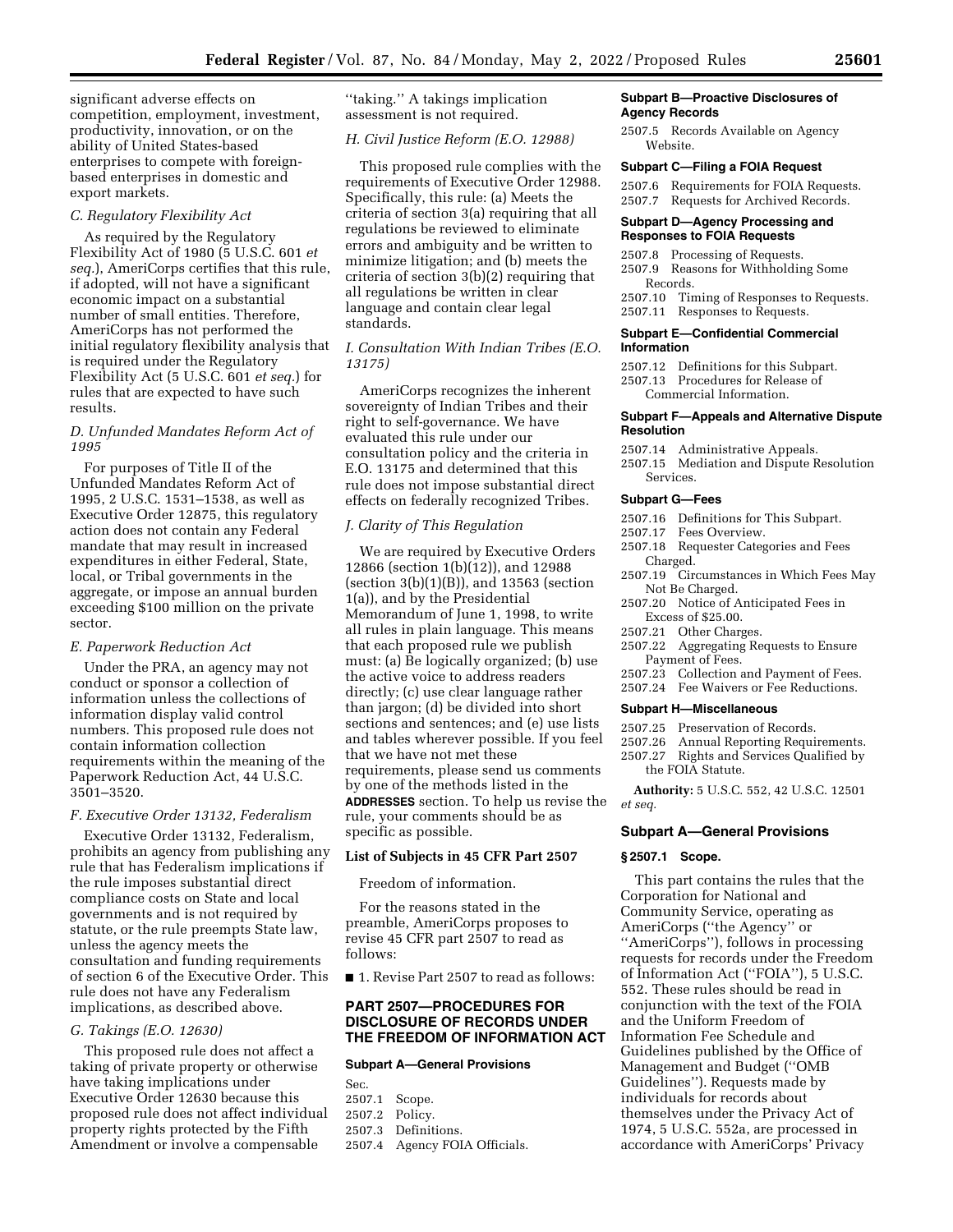Act regulations, 45 CFR part 2508, as well as under this part.

## **§ 2507.2 Policy.**

(a) AmeriCorps follows a balanced approach in administering the FOIA. The Agency recognizes the right of the public to seek access to information in its possession. It also recognizes the legitimate interests of organizations or persons who have submitted records to AmeriCorps or who would otherwise be affected by release of records. AmeriCorps has no discretion to release certain records, such as trade secrets and confidential commercial information, prohibited from release by law. The Agency provides the fullest responsible disclosure that is consistent with the requirements of the FOIA.

(b) When a FOIA exemption gives Federal agencies the discretion to either withhold or release records, AmeriCorps releases the records or information whenever it determines that disclosure would not foreseeably harm an interest that the exemption protects. However, this practice does not create any right enforceable in court.

#### **§ 2507.3 Definitions.**

As used in this part:

*Agency* is any executive agency, military agency, government corporation, government-controlled corporation, or other establishment in the Executive Branch of the Federal Government, or any independent regulatory agency. AmeriCorps is an agency.

*AmeriCorps* or *the Agency* means the Corporation for National and Community Service, which operates as AmeriCorps.

*Complex request* is a request that typically seeks a high volume of material or requires additional steps to process, such as the need to search for records in multiple locations.

*Consultation* is when AmeriCorps locates a record that contains information of interest to another agency, and, before any final determination is made, AmeriCorps asks that other agency for its views on whether or not the records can be released to the requester.

*Exemptions* are the nine categories of information that are not required to be released in response to a FOIA request because release would be harmful to a government or private interest. These categories are called ''exemptions'' from disclosure.

*Expedited processing* is the FOIA response track granted in certain limited situations to process FOIA requests ahead of other pending requests.

*FOIA request* is a written request for Agency records, made by any person, including a member of the public (U.S. or foreign citizen), an organization, or a business—but not including a Federal agency, an agent of a foreign government, an order from a court, or a fugitive from the law—that either explicitly or implicitly involves the FOIA, or this part.

*Freedom of Information Act (FOIA)* is a United States Federal law that grants the public access to records possessed by government agencies. Upon written request, U.S. Government agencies are required to release records, except to the extent the records fall under one of the nine exemptions listed in the Act.

*Frequently requested records* are records that have been requested three or more times from AmeriCorps and released either in full or with the same information withheld.

*Multitrack processing* is a system that divides incoming FOIA requests into processing tracks according to their complexity.

*Office of Government Information Services* (OGIS) is an office within the National Archives and Records Administration that offers mediation services to resolve disputes between FOIA requesters and agencies, as a nonexclusive alternative to litigation. OGIS also reviews agency FOIA compliance, policies, and procedures and makes recommendations for improvement.

*Proactive disclosures* are records that agencies make publicly available without waiting for a specific FOIA request.

*Record* means information, regardless of the form in which it is stored or its characteristics, which is created or obtained by an agency and is under the control of the agency at the time of the request. It includes information maintained for the agency by an entity under government contract for records management purposes. It does not include records that do not already exist and that would have to be created specifically to respond to a request.

*Referral* occurs when an agency locates a record that originated with, or is of otherwise primary interest to, another agency. The receiving agency will forward that record to the other agency to process the record and to provide the final determination directly to the requester.

*Search* is the process of looking for and retrieving records or information responsive to a request.

*Simple request* is a FOIA request that an agency anticipates will involve a small volume of material or which the agency will be able to process relatively quickly.

*Tolling* means temporarily stopping the running of a time limit.

# **§ 2507.4 Agency FOIA Officials.**

The following are AmeriCorps' authorized FOIA officials, each of whom will be identified on *americorps.gov*, and their roles.

(a) *The Chief FOIA Officer:*  (1) Has overall responsibility for AmeriCorps' compliance with the FOIA;

(2) Provides high-level oversight and support to AmeriCorps' FOIA program;

(3) Recommends adjustments to AmeriCorps' practices, personnel, and funding, as needed, to improve FOIA administration, including through the Chief FOIA Officer Report submitted annually to the U.S. Department of Justice;

(4) Tells the FOIA Office of all significant developments with respect to the FOIA;

(5) Is responsible for offering training to agency staff regarding their FOIA responsibilities;

(6) Serves as the primary liaison with the Office of Government Information Services and the U.S. Department of Justice's Office of Information Policy; and

(7) Reviews, at least annually, all aspects of AmeriCorps' administration of the FOIA to ensure compliance with the FOIA's requirements.

(b) *The FOIA Officer* receives, tracks, and processes the Agency's FOIA requests, including making final release determinations. The FOIA Officer is responsible for program direction, original denials, and policy decisions required for effective implementation of the Agency's FOIA program.

(c) *The FOIA Appeals Officer* receives and act upon appeals from requesters whose initial requests for the Agency's records have been denied, in whole or in part.

(d) *The FOIA Public Liaison* serves as the official to whom a FOIA requester can raise concerns about the services received, following an initial response from the FOIA Officer. In addition, the FOIA Public Liaison assists, as appropriate, in reducing delays, increasing transparency, answering requesters' questions about the status of their requests, and resolving disputes.

#### **Subpart B—Proactive Disclosures of Agency Records**

#### **§ 2507.5 Records Available on Agency Website.**

(a) AmeriCorps regularly updates and posts the following on its public website, *americorps.gov:* 

(1) Information that is required to be published in the **Federal Register** under 5 U.S.C. 552(a)(1) and: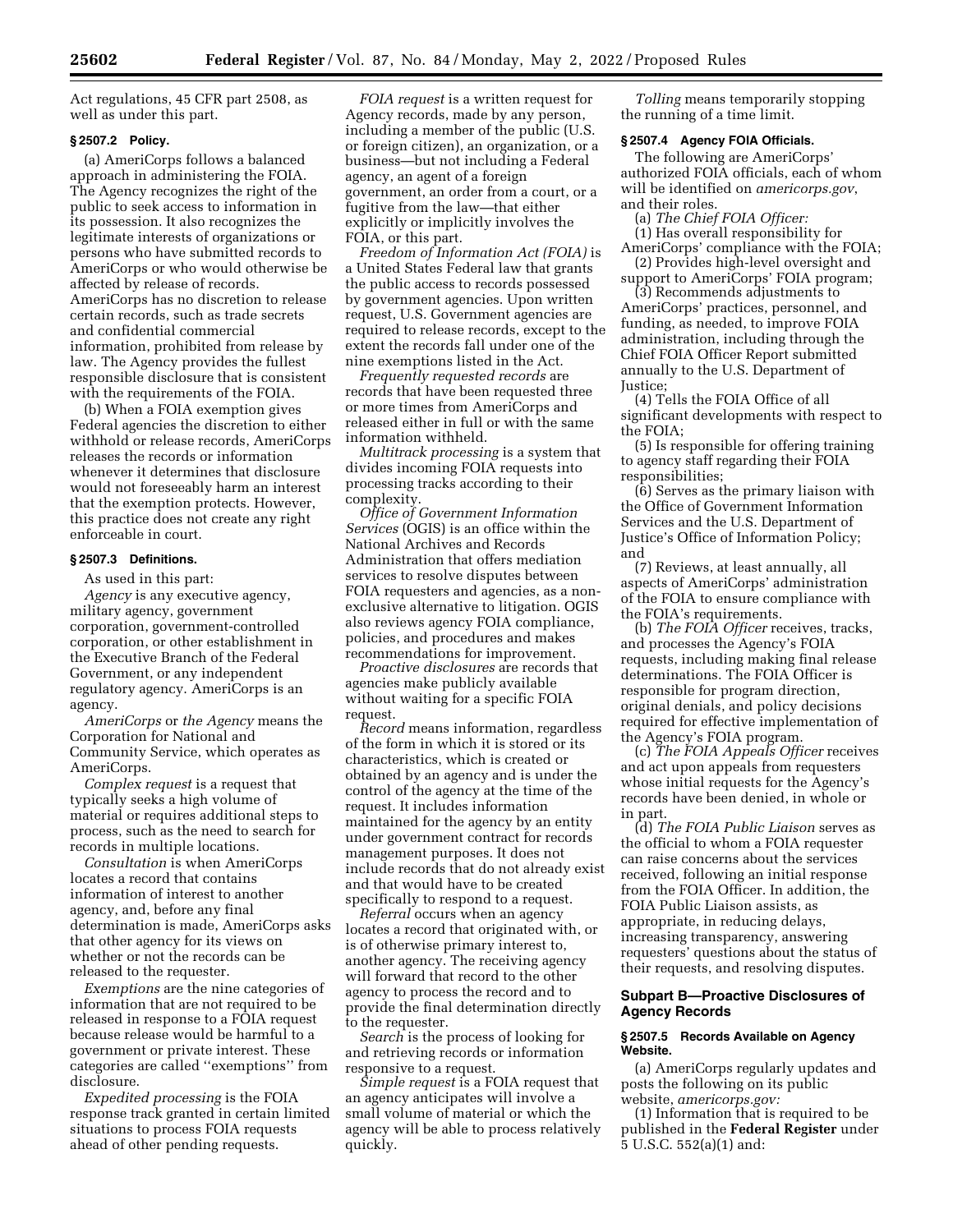(2) Administrative staff manuals and instructions to staff that affect any member of the public.

(3) Statements of policy and interpretation adopted by AmeriCorps and not published in the **Federal Register**.

(4) Final opinions, including concurring and dissenting opinions, as well as orders, made in the adjudication of administrative cases.

(b) AmeriCorps makes available on its FOIA web page, *<https://americorps.gov/> about/agency-overview/foia-privacy-act:* 

(1) Records that are required by the FOIA to be made available for public inspection and copying under 5 U.S.C 552(a)(2); and

(2) Records that, because of their subject matter, have become or are likely to become frequently requested records or the subject of subsequent requests for substantially the same records. AmeriCorps will decide on a case-by-case basis whether records fall into this category, based on the following factors:

(i) Previous experience with similar records;

(ii) The characteristics of the records, including their nature and the type of information contained in them; and

(iii) The identity and number of requesters and whether there is widespread media, historical, academic, or commercial interest in the records.

(c) For help from the FOIA Officer or the FOIA Public Liaison in finding proactively disclosed records, members of the public may contact AmeriCorps at *[foia@cns.gov](mailto:foia@cns.gov)* or at: AmeriCorps, Office of the General Counsel, 250 E Street SW, Washington, DC 20525.

#### **Subpart C—Filing a FOIA Request**

#### **§ 2507.6 Requirements for FOIA Requests.**

(a) *General information.* AmeriCorps has a centralized system for responding to FOIA requests. AmeriCorps headquarters is the central processing point for all requests for Agency records, regardless of where they are stored. State service commissions are not part of AmeriCorps and are not Federal agencies, and thus are not subject to the FOIA.

(b) *Directions for making requests.* All FOIA requests must be submitted in writing to the FOIA Officer at AmeriCorps headquarters in one of the following ways:

(1) *By email: [foia@cns.gov.](mailto:foia@cns.gov)* Including a phone number with a request will help with processing.

(2) *By online submission:* via the National FOIA Portal at *[www.FOIA.gov.](http://www.FOIA.gov)* 

(3) *By mail:* AmeriCorps, Attn.: FOIA Officer, Office of General Counsel, 250 E Street SW, Washington, DC 20525.

(4) *By fax:* (202) 606–3467. (c) *Description of records sought.*  Requesters must provide enough detail about the Agency's records they seek that AmeriCorps personnel can find responsive records, if they exist, with a reasonable amount of effort. To the extent possible, requesters should include information that helps identify the records, such as dates, titles or names, authors, recipients, subject matter of the records, or assigned reference numbers.

(1) If a request does not reasonably describe the records sought, AmeriCorps' response to the request may be delayed or denied. Requesters may provide a telephone number or email address in their request that AmeriCorps can use to contact them for clarification or to help them narrow down a request that would otherwise be unduly burdensome. Requesters may adjust their request or ask for advice on writing a request by sending a note to *[foia@cns.gov.](mailto:foia@cns.gov)* 

(2) When AmeriCorps determines that a request does not sufficiently describe the records sought, it will ask the requester for further information. If the requester does not respond to a request for additional information within thirty (30) working days, the request may be administratively closed at AmeriCorps' discretion. This administrative closure does not prejudice the requester's ability to submit a new request for further consideration with additional information.

(d) *Third party requests.* When a request for records pertains to a third party (that is, a person other than the requester), the requester may receive greater access by submitting a notarized authorization signed by the third party or a declaration, made in compliance with the requirements set forth in the FOIA, that the third party authorizes disclosure of the records to the requester, or proof that the third party is deceased (for example, a copy of a death certificate or a published obituary). If necessary, AmeriCorps may require additional information from a requester to verify that the third-party consents to disclosure. Alternatively, requesters may demonstrate an overriding public interest in the disclosure of information pertaining to a third party (for example, by producing evidence that alleged Government impropriety occurred, necessitating a disclosure of information related to official misconduct).

(e) *Date range for requested records.*  Requesters may ask for a specific date range for a search, but requests may not ask for records that are anticipated for the future, but do not yet exist. As it

determines which records are responsive to a request, AmeriCorps ordinarily will include only records in its possession as of the date it begins its search.

#### **§ 2507.7 Requests for Archived Records.**

In accordance with agency records schedules and General Records Schedules, AmeriCorps transfers permanent records to the National Archives and Records Administration (''National Archives''). Once these records are transferred, they are in the physical and legal custody of the National Archives. Accordingly, requests for retired AmeriCorps records should be submitted to the National Archives by mail addressed to: Special Access and FOIA Staff (NWCTF), 8601 Adelphi Road, Room 5500, College Park, MD 20740; by fax to (301) 837–1864; or by email to *[specialaccess](mailto:specialaccess_foia@nara.gov)*\_*foia@ [nara.gov.](mailto:specialaccess_foia@nara.gov)* 

## **Subpart D—Agency Processing and Response to FOIA Requests**

## **§ 2507.8 Processing of Requests.**

(a) *Authority to grant or deny requests.* The FOIA Officer is authorized to grant or deny any requests for records maintained by AmeriCorps. If the request is for records under the control and jurisdiction of the Office of the Inspector General, the FOIA Officer will forward the request to the Inspector General for the initial determination and the reply to the requester.

(b) *Providing records.* AmeriCorps will provide copies only of records it has in its possession. AmeriCorps is not compelled to create new records to respond to a FOIA request, answer questions posed as FOIA requests, perform research for a requester, compile lists of selected items from its files, or provide a requester with statistical or other data, unless such data has been compiled previously and is available in the form of a record.

(1) AmeriCorps is required to provide only one copy of a record.

(2) AmeriCorps will ordinarily provide the record in electronic form. Requesters may specify the preferred form or format for the records they seek, and AmeriCorps will provide releasable records in that form or format if they are readily reproducible in that way and the format allows for any necessary redactions.

(3) If AmeriCorps cannot make a legible copy of a record to be released, it is not required to reconstruct the record. Instead, AmeriCorps will furnish the best copy possible and note the record's poor quality in its reply.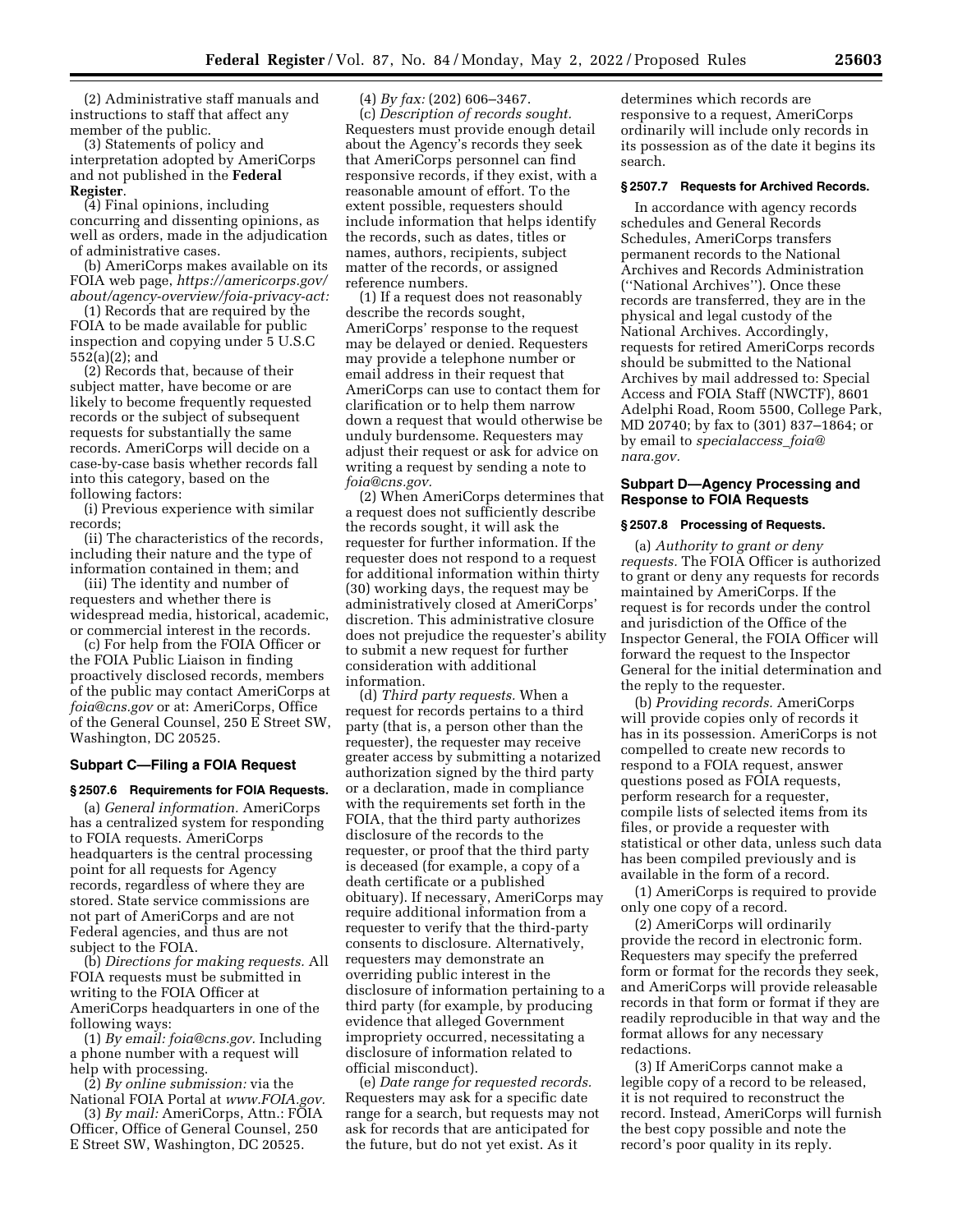(c) *Records previously released.* If AmeriCorps has released a record, or a part of a record, to a requester in the past, it will ordinarily release it to a new requester. However, this principle does not apply if the previous release was unauthorized and AmeriCorps will not release it to the new requester if a statute forbids this disclosure, or if an exemption applies that did not apply earlier. If an exemption is the reason for denial, AmeriCorps will specify the exemption under which information is withheld.

(d) *Consultation, referral, and coordination.* When AmeriCorps reviews records in response to a request and determines that another agency of the Federal Government is better able to determine whether a record is exempt from disclosure under the FOIA and, if so, whether it should be released as a matter of discretion, AmeriCorps will proceed in one of the following ways:

(1) *Consultation.* When records originated with AmeriCorps but contain within them information of interest to another agency, or other Federal Government office, AmeriCorps consults with that other agency before making a release determination.

(2) *Referral.* 

(i) When AmeriCorps believes that a different agency or other Federal Government office that is subject to the FOIA is best able to determine whether to disclose the record, AmeriCorps refers the responsibility for responding to the request regarding that record. Ordinarily, the agency that originated a record will be presumed to be best able to make the disclosure determination. However, if AmeriCorps and the originating agency jointly agree that AmeriCorps is in the best position to respond regarding the record, then the record may be handled as a consultation.

(ii) Whenever AmeriCorps refers any part of the responsibility for responding to a request to another agency, it will document the referral, maintain a copy of the record that it refers, notify the requester of the referral, and tell the requester the name(s) of the agency to which the record was referred and that agency's FOIA contact information.

#### **§ 2507.9 Reasons for Withholding Some Records.**

(a) AmeriCorps records will be made available to the public unless it determines that such records should be withheld from disclosure under subsection 552(b) of the Act and/or in accordance with this part. Section 552(b) of the FOIA contains nine exemptions to the mandatory disclosure of records.

(b) AmeriCorps will:

(1) Withhold information under the FOIA only if disclosure is prohibited by law or it reasonably foresees that disclosure would harm an interest protected by an exemption.

(2) Consider whether partial disclosure of information is possible whenever it determines that a full disclosure of a requested record is not possible.

(3) Take reasonable steps necessary to segregate and release nonexempt information.

(4) Note in the record and response letter the basis for a redaction when it withholds information in a record, or an entire record.

(c) To the extent it properly can under an exemption, AmeriCorps will withhold information it obtains from any submitter that gave it to the agency in reliance on a statutory or regulatory provision for confidentiality. This section does not authorize the giving of any pledge of confidentiality by any officer or employee of AmeriCorps.

(d) The deliberative process privilege of Exemption 5 of the FOIA will not apply to records created 25 years or more before the date when the records were requested.

#### **§ 2507.10 Timing of Responses to Requests.**

(a) *In General.* AmeriCorps ordinarily will respond to requests according to their order of receipt.

(b) *Multitrack processing.* AmeriCorps processes requests in a multitrack system based on the date of receipt, the amount of work and time involved in processing the request, and whether the request qualifies for expedited processing. This multitrack processing system does not lessen the Agency's responsibility to process requests as quickly as possible.

(1) AmeriCorps uses three tracks: (i) A track for simple requests that can be processed in 20 working days;

(ii) A track for complex requests that require more than 20 working days; and

(iii) A track for expedited processing.

(2) Within each track, processing will ordinarily proceed on a ''first-in, firstout'' basis, and rank-ordered by the date of receipt of the request, unless there are unusual circumstances as set forth in paragraph (c) of this section, or the requester is entitled to expedited processing as set forth in paragraph (e) of this section.

(3) If a request does not qualify as simple, AmeriCorps may give the requester an opportunity to limit the scope of the request in order to qualify for faster processing.

(c) *Unusual circumstances.* Whenever the statutory time limit for processing a

request cannot be met because of ''unusual circumstances,'' as defined in the FOIA, and AmeriCorps extends the time limit on that basis, AmeriCorps will:

(1) Before expiration of the 20-day period to respond, notify the requester in writing of the unusual circumstances and when AmeriCorps expects to complete processing the request; and

(2) When the extension exceeds 10 working days, AmeriCorps will:

(i) Notify the requester in writing of the right to seek dispute resolution services from the Office of Government Information Services (OGIS);

(ii) Give the requester an opportunity to modify the request or arrange an alternative time period for processing; and

(iii) Provide contact information for the FOIA Public Liaison.

(d) *Aggregating Requests to Satisfy Unusual Circumstances.* For the purposes of satisfying unusual circumstances under the FOIA, AmeriCorps may aggregate requests in cases where it reasonably appears that multiple requests, submitted either by a requester or by a group of requesters acting in concert, constitute a single request that would otherwise involve unusual circumstances. AmeriCorps will not aggregate multiple requests that involve unrelated matters.

(e) *Expedited processing.* 

(1) Requests and appeals will be processed on an expedited basis whenever it is determined that they involve:

(i) Circumstances in which the lack of expedited processing could reasonably be expected to pose an imminent threat to the life or physical safety of a person;

(ii) An urgency to inform the public about an actual or alleged Federal Government activity, if the request is made by a person who is primarily engaged in disseminating information;

(iii) The loss of substantial due process rights; or

(iv) A matter of widespread and exceptional media interest in which there exist possible questions about the Government's integrity that affect public confidence.

(2) A requester who seeks expedited processing must submit a statement, certified to be true and correct, that explains in detail the basis for requesting expedited processing.

(i) For example, under paragraph (e)(1)(ii) of this section, a requester who is not a full-time member of the news media must establish that their primary professional activity or occupation is information dissemination, though it need not be their sole occupation. They must also clearly describe why there is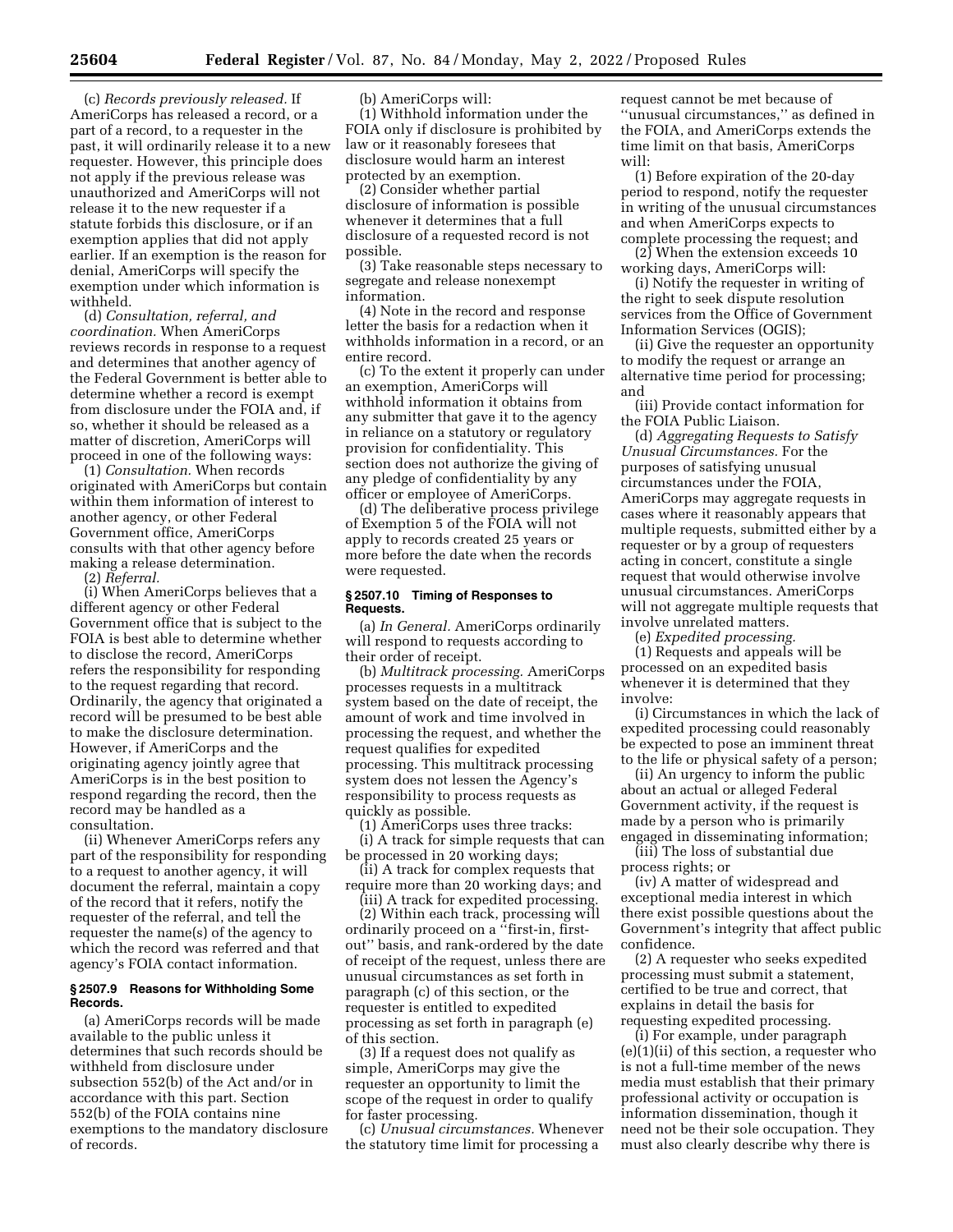a particular urgency to inform the public about the government activity involved in the request—one that extends beyond the public's right to know about government activity generally.

(ii) As a matter of administrative discretion, AmeriCorps may waive the formal certification requirement.

(3) Within 10 calendar days of receiving a request for expedited processing, AmeriCorps will notify the requester of its decision whether to grant or deny the request. If AmeriCorps grants expedited processing, the request will be placed in the expedited processing track and be processed as soon as practicable. If AmeriCorps denies a request for expedited processing, it will act expeditiously on any appeal of that decision.

(f) *Tolling.* The 20-day period under paragraph (b)(1) of this section commences on the date that the request is first received by the FOIA Officer. The 20-day period will not be tolled by AmeriCorps except under the following circumstances:

(1) The FOIA Officer may make one request to the requester for information and will toll the 20-day period while waiting for the information. The time from this request to the FOIA Officer's receipt of a response that addresses the questions will be tolled.

(2) If the requester has indicated that they are willing to pay fees up to a certain amount, but the estimated fee exceeds that amount, the FOIA Officer will notify them of the higher estimated fees and ask if they wish to revise the amount of fees they are willing to pay or modify the request. The time from this request to the FOIA Officer's receipt of a response that addresses the questions will be tolled.

#### **§ 2507.11 Responses to Requests.**

(a) *In general.* To the extent practicable, AmeriCorps will communicate with requesters using electronic means, such as email.

(b) *Acknowledgment of requests.*  AmeriCorps will acknowledge the request and inform the requester of the tracking number assigned to the request.

(c) *Determinations on requests.* In all determinations on requests, AmeriCorps will notify the requester in writing of the right to seek assistance from AmeriCorps' FOIA Public Liaison.

(1) *Grants of requests for records.*  When AmeriCorps grants a request in for records in full, it will notify the requester in writing and provide the records. If fees apply, AmeriCorps will inform the requester of those fees and send them the requested records

promptly upon their payment of those fees.

(2) *Grants for other matters.* When AmeriCorps grants a request for a fee waiver, modification of a request, or expedited processing, it will notify the requester promptly, in writing.

(3) *Adverse determinations on requests.* If AmeriCorps denies a request in any respect, it will notify the requester in writing of the determination and their right to seek dispute resolution services from AmeriCorps' FOIA Public Liaison or the Office of Government Information Services.

(i) Adverse determinations, or denials of requests for records, include decisions that a record, or portion of it, is exempt; that the request does not reasonably describe the records sought; that the record is not subject to the FOIA, is not an agency record, does not exist, cannot be located, or has been destroyed; or that the record is not readily reproducible in the format sought by the requester.

(ii) Adverse determinations also include denials involving fees or fee waiver matters or denials of requests for expedited proceeding.

(iii) *Information provided in the case of a denial.* Response letters that deny all or part of a request will be signed by the person making the decision and will provide:

(A) In the case of records withheld in whole or in part, a general description of what has been withheld and an estimate of the volume of material withheld;

(B) the reasons for the denial, including, as applicable, a reference to the specific FOIA exemption that authorizes the withholding;

(C) an explanation of the requester's appeal rights as described in Subpart F and the name and contact information of the Agency's FOIA Appeals Officer.

## **Subpart E—Confidential Commercial Information**

#### **§ 2507.12 Definitions for this Subpart.**

In addition to the definitions in § 2507.3, the following definitions apply to this subpart:

*Submitter* means any person or entity, including a corporation, state, or foreign government, but not including another Federal Government entity, that provides information, either directly or indirectly, to the Federal Government.

*Confidential commercial information*  means commercial or financial information obtained by an agency from a submitter that may be protected from disclosure under Exemption 4 of the FOIA, 5 U.S.C. 552(b)(4).

## **§ 2507.13 Procedures for Release of Commercial Information.**

(a) *Notification to submitters of confidential commercial or financial information.* When AmeriCorps possesses confidential commercial or financial information, and receives a request for the records, the Agency will, before release of any information:

(1) Notify the submitter about the request and provide copies of the requested records;

(2) Tell the submitter what information it proposes to disclose and withhold in accordance with Exemption (b)(4) of the Act; and

(3) Require the submitter to inform the agency in writing, within 10 business days, if they object to any proposed disclosure of commercial or financial information in the records.

(b) *When notice to submitter is not required.* AmeriCorps will not give notice to a submitter of confidential commercial or financial information if:

(1) The Agency determines that the information shall not be disclosed;

(2) The information has previously been published or otherwise lawfully been made available to the public; or

(3) Disclosure of the information is required by law (other than 5 U.S.C. 552).

(c) *Analysis of objection.* AmeriCorps will consider a submitter's objections and specific grounds for nondisclosure in deciding whether to disclose the requested information.

(d) *Disclosure over the objection of a submitter.* Whenever AmeriCorps determines to disclose information over the objection of a submitter of commercial or financial information, it will send the submitter written notice that includes:

(1) A description of the commercial or financial information to be released to the requester;

(2) The reasons why the submitter's objection to release was not sustained;

(3) The date when the records will be disclosed, which shall be not less than 5 business days after the notice is sent.

(e) *Notice of suit for release.*  Whenever a requester brings suit to compel the disclosure of a submitter's commercial or financial information, AmeriCorps will promptly notify the submitter.

## **Subpart F—Appeals and Alternative Dispute Resolution**

## **§ 2507.14 Administrative Appeals.**

Whenever AmeriCorps denies a FOIA request, it will inform the requester of the reasons for the denial and of the requester's right to appeal the denial to the FOIA Appeals Officer.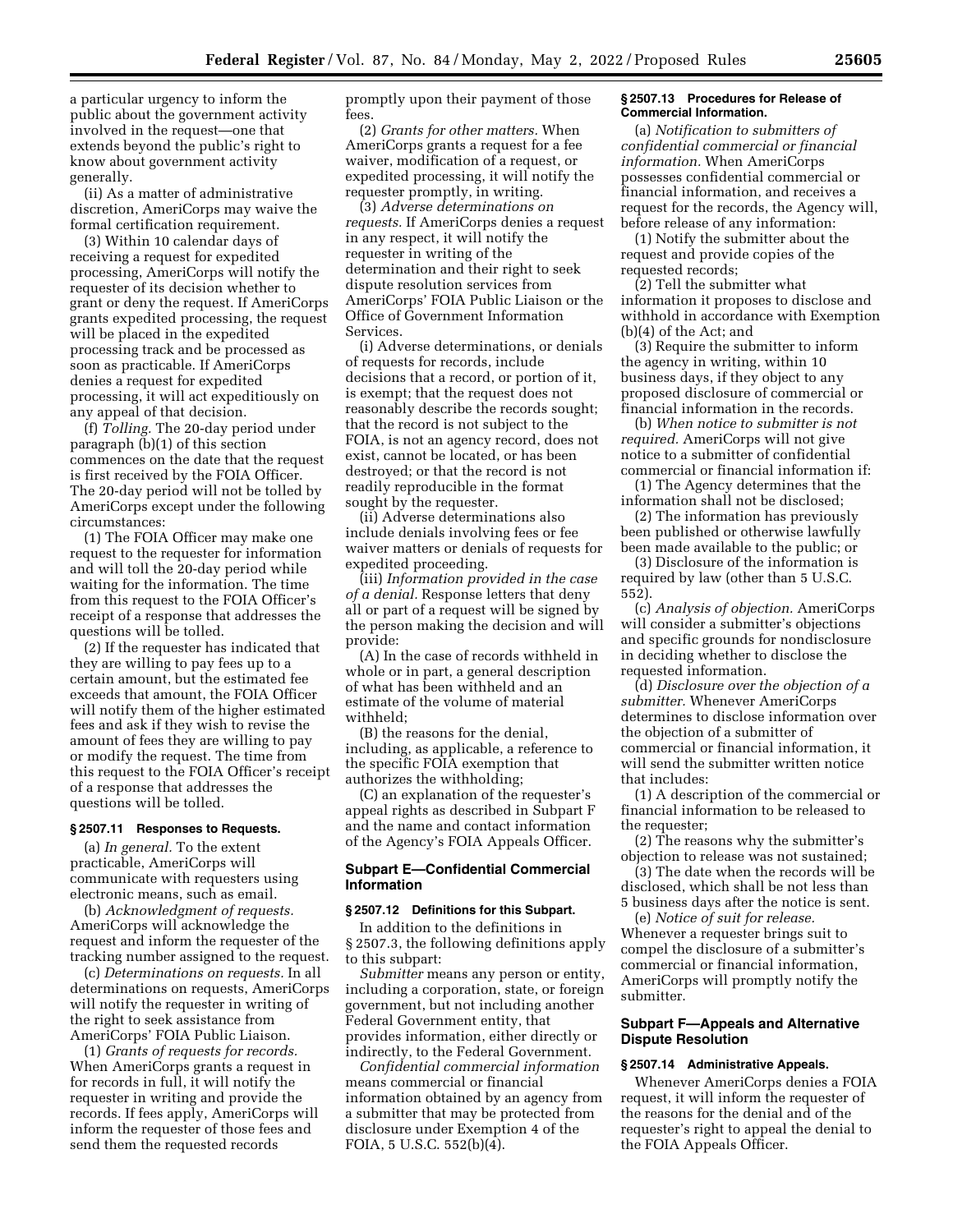(a) *What a requester may appeal.* A requester may appeal:

(1) The withholding of a document or part of a document;

(2) Denial of a fee waiver request;

(3) The type or amount of fees they were charged;

(4) Any other type of adverse

determination under the FOIA; or (5) A failure by AmeriCorps to

conduct an adequate search for the requested records.

(b) *What a requester may not appeal.*  A requester may not appeal the lack of a timely response.

(c) *When appeal is required.* A requester must generally submit a timely administrative appeal before they seek court review of the Agency's adverse determination.

(d) *Requirements for making an appeal.* A requester must:

(1) Make the appeal in writing;

(2) transmit or postmark the appeal within 90 calendar days after the date of adverse determination;

(3) clearly identify the assigned request number and the Agency determination they are appealing;

(4) mark the subject line of the appeal email, or letter and envelope, with ''FOIA Appeal.''

(e) *Where to file an appeal.* A requester may file an appeal by sending an email to *[foia@cns.gov](mailto:foia@cns.gov)* to the attention of the FOIA Appeals Officer, or a letter to: FOIA Appeals Officer, AmeriCorps, 250 E Street SW, Washington, DC 20525. There is no charge for filing an administrative appeal.

(f) *Adjudication of appeals.* 

(1) The FOIA Appeals Officer will conduct *de novo* review and make the final determination on appeals.

(2) An appeal ordinarily will not be adjudicated if the request becomes a matter of FOIA litigation.

(f) *Decisions on appeals.* The FOIA Appeals Officer will provide the decision on any appeal in writing within 20 days (excepting Saturdays, Sundays, and legal public holidays) from the date the FOIA Appeals Officer received the appeal. The FOIA Appeals Officer's determination of an appeal constitutes the Agency's final action.

(1) If the FOIA Appeals Officer's decision upholds the Agency's determination, the decision will:

(i) State the reasons for the affirmance, including any FOIA exemptions applied;

(ii) notify the requester of their statutory right to file a lawsuit; and

(iii) inform the requester of the mediation services offered by OGIS as a non-exclusive alternative to litigation.

(2) If the FOIA Appeals Officer's decision remands or modifies the

Agency determination, either in whole or in part, they will notify the requester of that determination in writing. Thereafter, AmeriCorps will re-process the FOIA request in accordance with that determination and promptly send the records to the requester, unless a reasonable delay is justified.

## **§ 2507.15 Mediation and Dispute Resolution Services.**

If a requester receives an adverse determination on a FOIA request, they have the right to seek dispute resolution services from the FOIA Public Liaison or mediation services from OGIS. Congress has charged OGIS with resolving FOIA disputes between Federal agencies and requesters. OGIS's mediation services are an alternative to litigation, but do not preclude it.

#### **Subpart G—Fees**

## **§ 2507.16 Definitions for this Subpart.**

In addition to the definitions in § 2507.3, the following definitions apply to this subpart:

*Commercial use request* is a FOIA request for a purpose that furthers a commercial, trade, or profit interest, which can include furthering those interests through litigation. The Agency's decision to place a requester in the commercial use category will be made on a case-by-case basis, in consideration of the requester's intended use of the information.

*Direct costs* are the expenses AmeriCorps incurs in searching for and duplicating (and, in the case of commercial use requests, reviewing) records in order to respond to a FOIA request. Direct costs do not include overhead expenses such as the costs of space, or of heating or lighting a facility.

*Duplication fees* are the reasonable direct costs of making copies of records to respond to a FOIA request, including the cost of materials to produce paper copies and materials plus operator time to produce tapes, disks, or other media.

*Educational institution* is any school that operates a program of scholarly research. To qualify for this fee category, a requester must show that the request is authorized by, and made under the auspices of, an educational institution and that the records are not sought for a commercial use, but rather are sought to further scholarly research. The request must serve the scholarly research goals of the institution rather than an individual research goal.

*Fee waiver* is a waiver or reduction of processing fees if a requester can demonstrate that certain statutory standards are satisfied, including that the information is in the public interest

and is not requested for a commercial interest.

*Noncommercial scientific institution*  is an institution that is not operated on a ''commercial'' basis, as defined in paragraph (b)(1) of this section, and that is operated solely for the purpose of conducting scientific research, the results of which are not intended to promote any particular product or industry. A requester in this category must show that the request is authorized by, and made under the auspices of, a qualifying institution and that the records are sought to further scientific research and are not for a commercial use.

*Representative of the news media* is any person or entity that gathers information of potential interest to a segment of the public, uses its editorial skills to turn the raw materials into a distinct work, and distributes that work to an audience. In this clause, the term ''news'' means information that is about current events or that would be of current interest to the public. A freelance journalist will be regarded as a representative of the news media if they demonstrate a solid basis for expecting publication through a news media entity.

*Review fees* are the direct costs incurred during the initial examination of a document to determine if it must be disclosed under the FOIA. This includes doing all that is necessary to prepare a record for disclosure, such as redacting the record and marking the appropriate exemptions. Review time also includes time spent obtaining and considering any formal objection to disclosure made by a confidential commercial information submitter. It does not include time spent resolving general legal or policy issues regarding the application of exemptions. Review fees are properly charged even if a record ultimately is not disclosed.

*Search fees* are costs of all time spent looking for responsive material, including, if necessary, page-by-page or line-by-line identification of information within records.

#### **§ 2507.17 Fees Overview.**

(a) AmeriCorps will charge fees for processing FOIA requests in accordance with the provisions of this subpart and with the OMB Guidelines unless a waiver or reduction of fees has been granted under § 2507.24.

(b) AmeriCorps will search for, review, and duplicate records in the most efficient and the least expensive manner.

(c) AmeriCorps may properly charge for time spent searching even if it does not locate any responsive records or if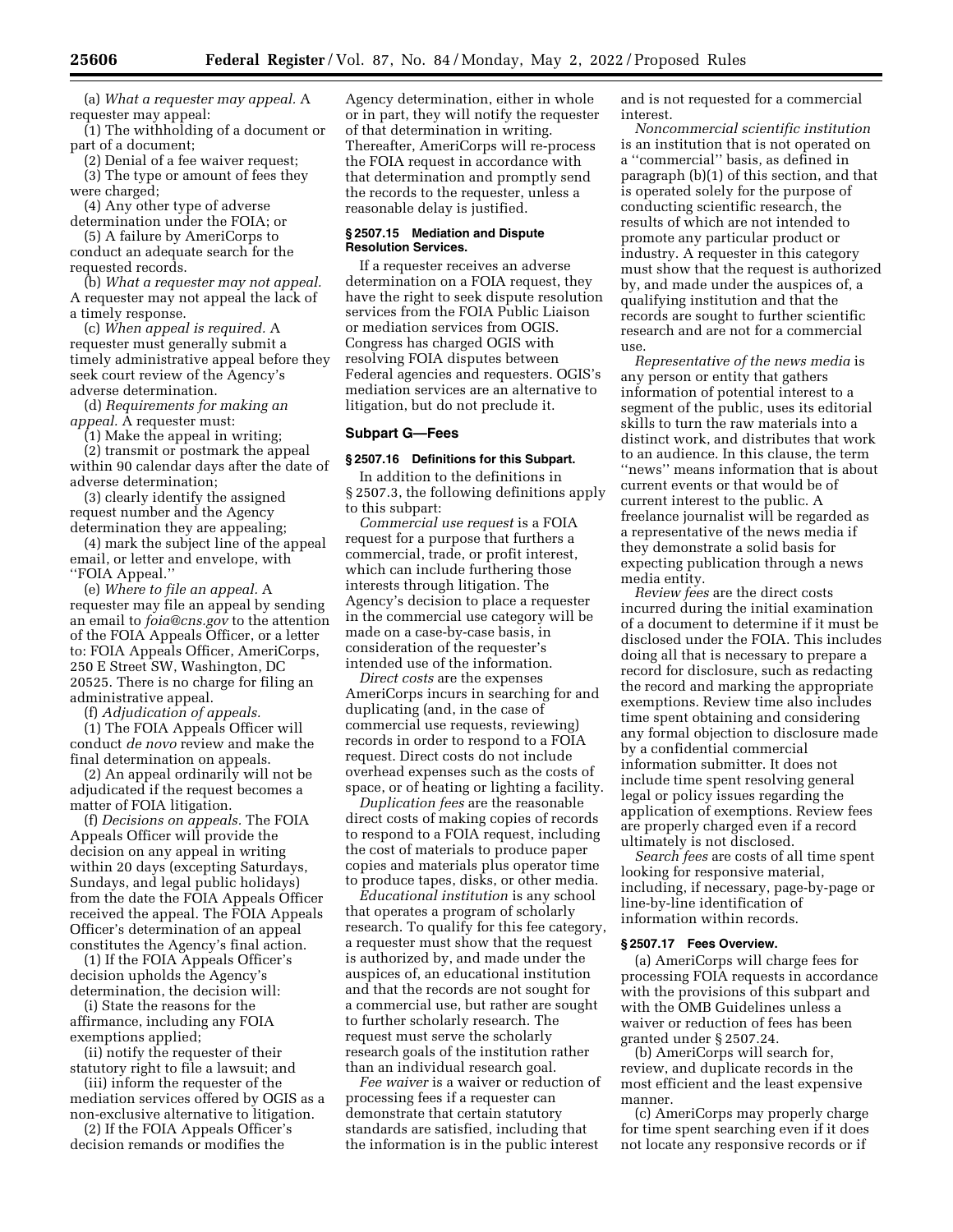it determines that the records are entirely exempt from disclosure.

(d) Review fees will be assessed in connection with the Agency's initial review of the record to determine whether an exemption applies to a record or portion of a record.

(e) No charge will be made at the administrative review stage for review of exemptions that were applied at the initial review stage. However, if one or more exemptions are deemed to no longer apply, the costs associated with the Agency's re-review of the records to consider the use of other exemptions may be assessed as review fees.

(f) Requesters may seek a fee waiver. AmeriCorps will consider requests for fee waiver in accordance with the requirements in § 2507.24.

(g) To resolve any fee issues that arise under this section, AmeriCorps may contact a requester for additional information.

#### **§ 2507.18 Requester Categories and Fees Charged.**

(a) The FOIA establishes the following categories of requesters and, depending

on the category, these types of fees to be paid:

(1) Commercial use requesters: These pay search, review, and duplication fees.

(2) Non-commercial scientific institutions, educational institutions whose purpose is scholarly or scientific research, or news media requesters: These pay only duplication fees.

(3) All other requesters: These pay search and duplication fees.

(b) The fee schedule for search, review, and duplication is as follows:

| Requester     | Search fee                                                    | Review fee          | Duplication fee                                                                                                                                                                |
|---------------|---------------------------------------------------------------|---------------------|--------------------------------------------------------------------------------------------------------------------------------------------------------------------------------|
| Institutions. |                                                               | No fee   <br>No fee | \$70.00 per hour   For photocopies, $20¢$ per page.<br>For photocopies, the first 100 pages are<br>free; after that, 20¢ per page.<br>For photocopies, the first 100 pages are |
|               | The first two hours are free; after that<br>\$70.00 per hour. | No fee              | free; after that, 20¢ per page.<br>For photocopies, the first 100 pages are<br>free: after that, 20¢ per page.                                                                 |

## **§ 2507.19 Circumstances in Which Fees May Not Be Charged.**

(a) If AmeriCorps fails to comply with the time limits for responding to a request, and if no unusual or exceptional circumstances, as defined by the FOIA, apply to processing the request, it may not charge search fees (or, for requesters with preferred fee status, may not charge duplication fees).

(b) If AmeriCorps fails to comply with the extended time limit for unusual circumstances under § 2705.10(c), it may not charge search fees (or, for requesters with preferred fee status, may not charge duplication fees), except as follows:

(1) If unusual circumstances apply and more than 1,000 pages are necessary to respond to the request, AmeriCorps may charge search fees (or, for requesters with preferred fee status, may charge duplication fees) so long as AmeriCorps has given the requester timely written notice and has discussed with the requester via email, telephone, or paper mail (or made at least three good-faith attempts to do so) how the requester could limit the scope of the request.

(2) If a court determines that exceptional circumstances exist, AmeriCorps' failure to comply with a time limit will be excused for the length of time provided by the court order.

(c) AmeriCorps will charge search or review fees for a quarter-hour period only when more than half of that period is required for search or review.

(d) AmeriCorps will not charge any fee if the total fee calculated according to § 2507.18 is \$25.00 or less for any request.

## **§ 2507.20 Notice of Anticipated Fees in Excess of \$25.00.**

(a) When AmeriCorps estimates that fees will exceed \$25.00 and the requester has not stated in writing their willingness to pay fees as high as anticipated, it will inform the requester of the estimated fees, including a breakdown for search, review, or duplication.

(1) AmeriCorps will inform the requester if only a portion of the fee can be readily estimated.

(2) For users subject to search fees, the notice will tell them that they are entitled to two hours of search time at no charge. For all requesters who ask for non-electronic copies of the records, AmeriCorps will inform them that they are entitled to 100 pages of duplication at no charge. In both cases, AmeriCorps will tell the requester whether those entitlements are included in the estimate.

(b) When AmeriCorps notifies a requester that the actual or estimated total fee exceeds \$25.00, it will stop work on the request and the processing time will be tolled until the requester, in writing:

(1) Commits to paying the actual or estimated total fee; or

(2) designates a specific dollar amount of fees they are willing to pay; or

(3) in the case of a requester subject to search and duplication fees, tells AmeriCorps that they seek only that which can be provided with two free hours of search time and 100 free pages of duplication.

(c) If the requester has specified a fee amount they are willing to pay, but

AmeriCorps estimates that the total fee will be greater than that:

(1) It will notify the requester of the estimated excess and ask if they wish to either revise the amount of fees they are willing to pay or modify the request, and

(2) the Agency will stop work on the request and toll the processing time according to § 2507.10(f).

(d) The FOIA Officer or FOIA Public Liaison will be available to help any requester reformulate a request to meet the requester's needs at a lower cost.

## **§ 2507.21 Other Charges.**

(a) *Charges for other services.*  Although it is not required to provide special services, if AmeriCorps chooses as a matter of administrative discretion to do so, it will charge the direct costs of providing those services. Examples of such services include certifying that records are true copies, providing multiple copies of the same document, or sending records by means other than first class mail.

(b) *Charging interest.* AmeriCorps may charge interest on any unpaid bill starting on the 31st day following the billing date. Interest charges will be assessed at the rate provided in 31 U.S.C. 3717 and will accrue from the billing date until payment is received by the agency. AmeriCorps will follow the provisions of the Debt Collection Act of 1982 (Pub. L. 97–365, 96 Stat. 1749), as amended, and its administrative procedures, including the use of consumer reporting agencies, collection agencies, and offset.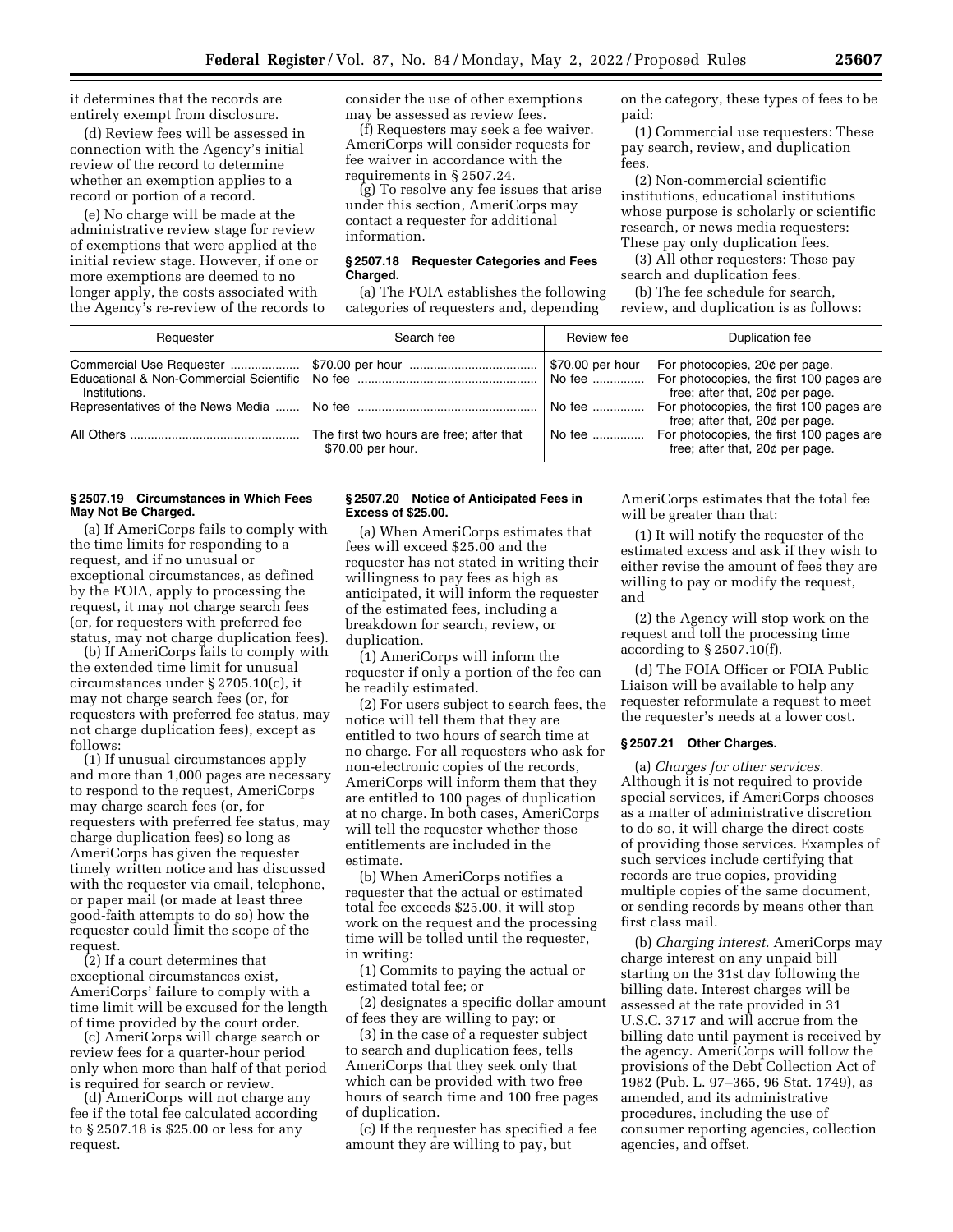#### **§ 2507.22 Aggregating Requests to Ensure Payment of Fees.**

(a) When AmeriCorps reasonably believes that a requester or a group of requesters acting together is attempting to divide a single request into multiple smaller requests so as to avoid fees, AmeriCorps may aggregate those requests and charge accordingly.

(1) AmeriCorps may presume that multiple requests of this type made within a 30-day period have been made in order to avoid fees.

(2) For requests separated by more than 30 days, AmeriCorps will aggregate them only where there is a reasonable basis for determining that aggregation is justified in view of all the circumstances involved.

(b) Multiple requests involving unrelated matters will not be aggregated.

## **§ 2507.23 Collection and Payment of Fees.**

(a) AmeriCorps must ordinarily receive all applicable fees before it sends copies of records to a requester. This is payment for work already completed, not an advance payment.

(b) AmeriCorps may require an advance payment before work begins or is continued on a request when one of the following two circumstances exists. In these cases, AmeriCorps will not consider the FOIA request to have been received and will not conduct further work on the request until it receives the required payment. If the requester does not pay the advance payment within 30 calendar days after the date of AmeriCorps' fee determination, the request will be closed.

(1) If AmeriCorps determines or estimates that a total fee will be greater than \$250.00, it may require that the requester pay in advance, up to the amount of the entire anticipated fee, before starting to process the request. AmeriCorps may choose to process the request before it collects fees if it receives a satisfactory assurance of full payment from a requester with a history of prompt payment.

(2) When a requester has previously failed to pay a properly charged FOIA fee to the agency within 30 calendar days of the billing date, AmeriCorps may require the requester to pay the full amount past due, plus any applicable interest on that prior request, and may also require the requester to pay in advance the full amount of any anticipated fee before it begins to process a new request or continues to process a pending request or any pending appeal. If AmeriCorps has a reasonable basis to believe that a requester has misrepresented their identity in order to avoid paying

outstanding fees, it may require the requester to provide proof of identity.

(c) Requesters must pay fees by check or money order made payable to the Treasury of the United States.

(d) AmeriCorps is not required to accept payments in installments.

#### **§ 2507.24 Fee Waivers or Fee Reductions.**

(a) Requests for a waiver or reduction of fees should be made when the request is first submitted to AmeriCorps and should address in specific detail the factors below. However, a requester may request a fee waiver at a later time, if their request is still pending or is on administrative appeal.

(b) AmeriCorps will grant a waiver of fees, or a one-time reduction of the rate established under § 2507.18, when it determines that the requester has demonstrated that:

(1) Disclosure of the requested information is in the public interest because it is likely to contribute significantly to public understanding of the operations or activities of the government, and

(2) disclosure of the information is not primarily in the commercial interest of the requester.

(c) To decide whether disclosure of the requested information is in the public interest because it is likely to contribute significantly to public understanding of the operations or activities of the government, AmeriCorps will consider all four of the following factors:

(1) The subject of the request must concern identifiable operations or activities of the Federal Government, with a connection that is direct and clear, not remote or attenuated.

(2) Disclosure of the requested records must be meaningfully informative about government operations or activities in order to be ''likely to contribute'' to an increased public understanding of those operations or activities. Disclosure of information that is already in the public domain, in either the same or a substantially identical form, would not contribute to such understanding.

(3) Disclosure must contribute to the understanding of a reasonably broad audience of persons interested in the subject, as opposed to the individual understanding of the requester. A requester's expertise in the subject area, as well as their ability and intention to effectively convey information to the public, will be considered. A representative of the news media making the request for professional purposes satisfies this consideration.

(4) The public's understanding of the subject in question must be enhanced by the disclosure to a significant extent.

However, AmeriCorps will not make value judgments about whether the information at issue is ''important'' enough to be made public.

(d) To determine whether disclosure of the requested information is primarily in the commercial interest of the requester, AmeriCorps will consider the following factors:

(1) AmeriCorps will give requesters an opportunity to explain the purpose of their request.

(2) If there is an identified commercial interest, AmeriCorps will determine whether that is the primary interest furthered by the request. A waiver or reduction of fees is justified where the public interest is greater than any identified commercial interest in disclosure. AmeriCorps ordinarily will presume that when a news media requester has satisfied the public interest standard, it is a public interest that is primarily served by disclosure to that requester. Disclosure to data brokers or others who merely compile and market government information for direct economic return will not be presumed to primarily serve the public interest.

(e) Where only some of the records to be released satisfy the requirements for a waiver of fees, a waiver will be granted for those records only.

(f) A requester may appeal the denial of a fee waiver.

## **Subpart H—Miscellaneous**

## **§ 2507.25 Preservation of Records.**

AmeriCorps will preserve all correspondence relating to FOIA requests it receives, and all records processed for those requests, until the destruction of the correspondence and records is authorized by Title 44 of the United States Code and the records disposition authority granted by NARA. The records will not be sent to a Federal Records Center, transferred to the permanent custody of NARA, or destroyed while they are the subject of a pending request, appeal, or civil action under the FOIA.

#### **§ 2507.26 Annual Reporting Requirements.**

(a) AmeriCorps will submit to the Attorney General each year an Annual Report that contains detailed statistics on the numbers of requests it received and processed, the time taken to respond, and the disposition of the requests.

(b) The Chief FOIA Officer will submit to the Attorney General each year a Chief FOIA Officer Report containing a detailed description of the steps taken by the agency to improve FOIA compliance and transparency,